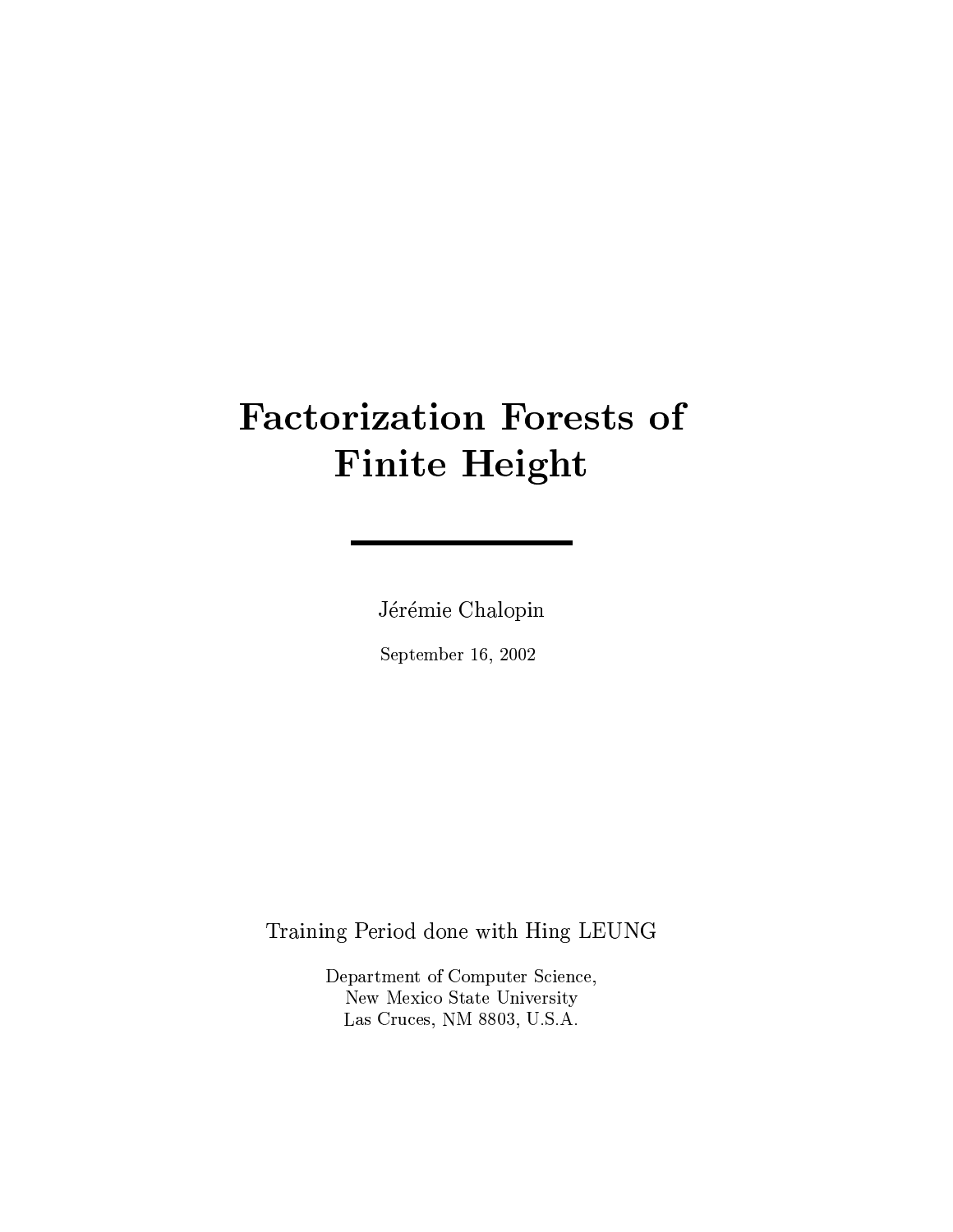# Introduction

The factorization forests have been introduced by Imre Simon in [Si90] to describe factorizations of words over a given alphabet. In the same paper, Simon has prooved that every morphism from a free semigroup to a finite one S admits a Ramseyan factorization forest of height at most  $9|S|$ . Later, Simon has given in  $[\text{Si}92]$  a simpler proof of the same problem but he obtained an exponential bound instead of a linear one.

In our paper, the main result is the theorem 5 in which we found the same result as Simon with a bound of  $7|S|$ . To proove this result, we present an algorithm to build factorization forests which is close from Simon's one, but our proof is done in a direct way.

We first give a presentation of the problem and a few basic results on finite semigroups that will be useful later. Then we show the result in three steps: we first work on two particular cases and then we show the result for the general case. In the last part, we want to show that the algorithm cannot be improved significantly. We describe different kinds of examples for which we will need a factorization tree of linear height.

The main result can be used to proove Brown's lemma on locally finite semigroups in a constructive way. Simon has also used this result to proove the limitedness problem on distance automata in [Si94] and to find a doubleexponential bound to this problem.

## Contents

|                | 1 Presentation of the problem                                                                            | $\bf{2}$ |
|----------------|----------------------------------------------------------------------------------------------------------|----------|
| $\mathbf{2}^-$ | A few things about semigroups                                                                            | $\bf{2}$ |
| 3              | The group case                                                                                           | 5.       |
|                | 4 The general case                                                                                       | 6        |
|                |                                                                                                          | -6       |
|                | For a general semigroup $\ldots \ldots \ldots \ldots \ldots \ldots \ldots$<br>4.2                        | -8       |
| 5.             | A lower bound for a few examples                                                                         | 10       |
|                | An example when the number of $D$ -class is the size of the semigroup<br>5.1                             | 10       |
|                | 5.2                                                                                                      |          |
|                | 5.3                                                                                                      | 12       |
|                |                                                                                                          | 14       |
|                | About the algorithm $\ldots \ldots \ldots \ldots \ldots \ldots \ldots \ldots \ldots 15$<br>$5.5^{\circ}$ |          |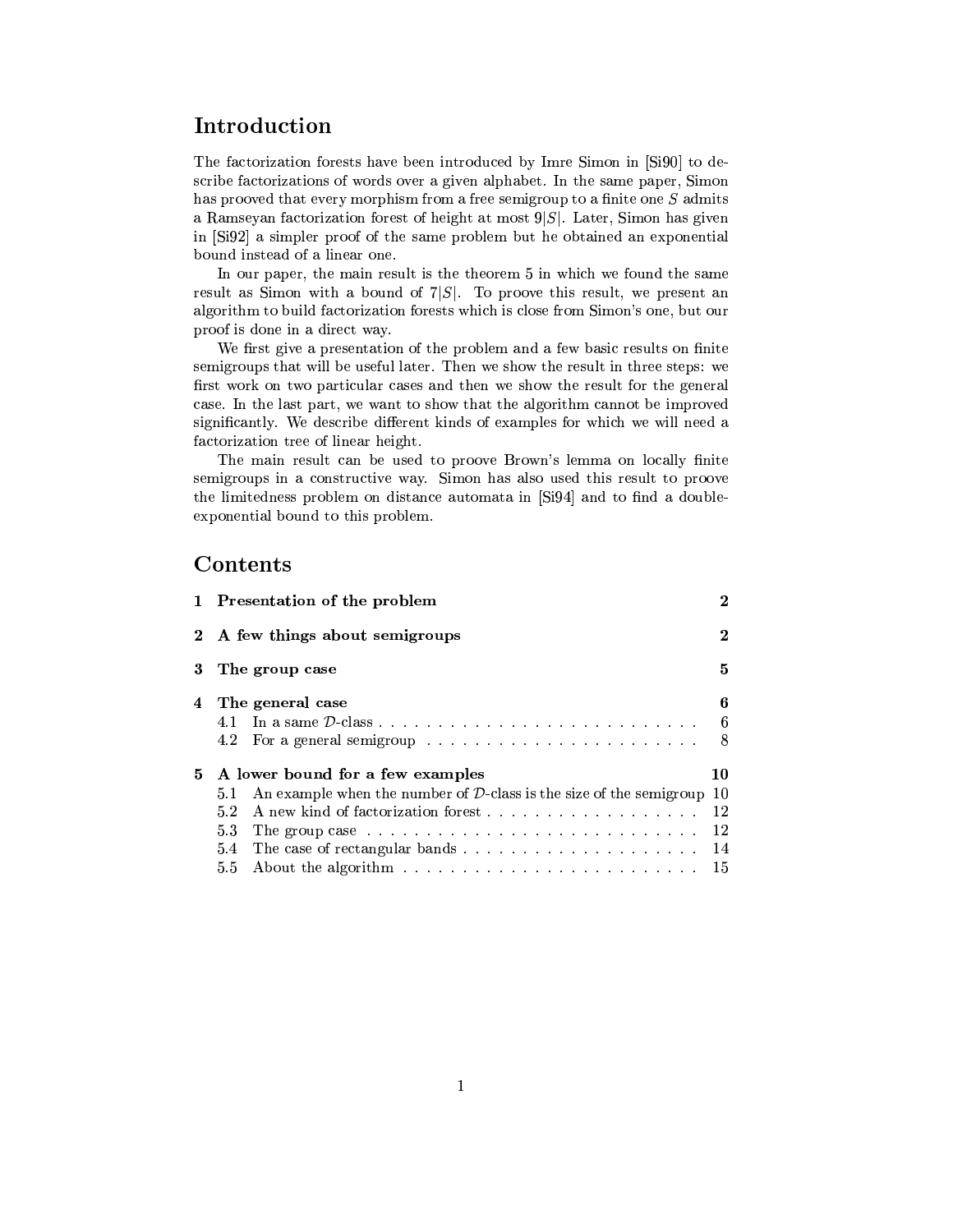#### $\mathbf{1}$ Presentation of the problem

Given a set X, we will note  $X^+$  or  $\mathcal{F}(X)$  the free semigroup generated by X. A factorization forest over an alphabet  $A$  can be defined by a function  $d$  from  $A^+$  into  $\mathcal{F}(A^+)$  such that for every  $x \in A^+$ ,  $d(x) = (x_1, x_2, \ldots, x_p)$  implies that  $x = x_1 x_2 \ldots x_p$ :  $d(x)$  is a factorization of x.

We call this a factorization forest, because for each word  $x \in A^+$ , we can associate a rooted tree  $T(x)$  such that the nodes are labelled by words in  $A^+$ . If  $|d(x)| = 1, T(x)$  consists just of a root labelled x; if  $d(x) = (x_1, x_2, ... x_p)$  with  $p \geq 2$ , then the root of  $T(x)$  is labelled by x and has p sons who are the  $T(x_i)$ for  $1 \leq i \leq p$ .

We define the degree of x to be the number of sons of the root of  $T(x)$ : if  $|d(x)| = 1$ , the degree of x is 0 and it's  $|d(x)|$  otherwise. We will call the height of x the height of the tree  $T(x)$ : if  $|d(x)| = 0$ ,  $h(x) = 0$  and if  $d(x) = (x_1, x_2, \ldots, x_p)$ ,  $h(x) = 1 + max\{h(x_i); 1 \leq i \leq p\}$ . The height of a factorization forest F is  $h(F) = sup\{h(x); x \in A^+\}.$ 

Let f be a morphism from a free semigroup  $A^+$  to a finite one S. A factorization forest F is ramseyan mod f if for every x of degree  $p \geq 3, d(x) =$  $(x_1, x_2, \ldots, x_p)$  implies that there exists an idempotent e such that  $e = f(x)$  $f(x_1) = f(x_2) = \cdots = f(x_p)$ . We say that f admits a ramseyan factorization forest if it admits a factorization forest  $F$  over  $A$ , which is ramseyan mod  $f$  and such that the only words such that  $d(x) = x$  are the elements of A.

#### A few things about semigroups  $\bf{2}$

In this part, we will present a few things about the theory of semigroups that will be useful later. All the topics discussed here can be found in the chapter 2 (Green's relations) of the book of Gérard Lallement [La79].

Given S a finite semigroup, we define  $S^1$  as follows: if S has an identity, then  $S^1 = S$ ; otherwise we add a new element 1 to S to obtain  $S^1$  such that this new element is an identity for  $S^1$ . We define four relations  $\mathcal{R}, \mathcal{L}, \mathcal{D}^1$  and  $H$  on S as follows:

$$
a\n\begin{array}{rcl}\naRb & \Longleftrightarrow & aS^1 = bS^1 \\
a\mathcal{L}b & \Longleftrightarrow & S^1a = S^1b \\
a\mathcal{D}b & \Longleftrightarrow & S^1aS^1 = S^1bS^1 \\
a\mathcal{H}b & \Longleftrightarrow & a\mathcal{R}b \wedge a\mathcal{L}b\n\end{array}
$$

From the definition, it is clear that the former relations are equivalences; the class of an element a for the relation R (resp.  $\mathcal{L}, \mathcal{D}, \mathcal{H}$ ) is denoted by  $R_a$  (resp.  $L_a, D_a, H_a$ ). We can also note that given  $a, b \in S$ , we have  $a \mathcal{R} b$  if and only if there exist  $u, v \in S^1$  such that  $au = b$  and  $a = bv$ ; we have a similar result for the relations  $\mathcal L$  and  $\mathcal D$ . We say that a  $\mathcal D$ -class  $D$  is regular if there is an idempotent belonging to  $D$ .

In a semigroup  $S$ , there is a natural partial ordering of the classes of the relation D: given  $a, b \in S$ ,  $D_a \leq_D D_b$  if and only if  $S^1 a S^1 \subseteq S^1 b S^1$ . We can consequently represent the set of  $D$ -clases by a directed graph as shown in figure

<sup>&</sup>lt;sup>1</sup>In the literature, the definition given here for  $D$  is called  $J$ , but it is known that in a finite semigroup  $\mathcal{J} = \mathcal{D}$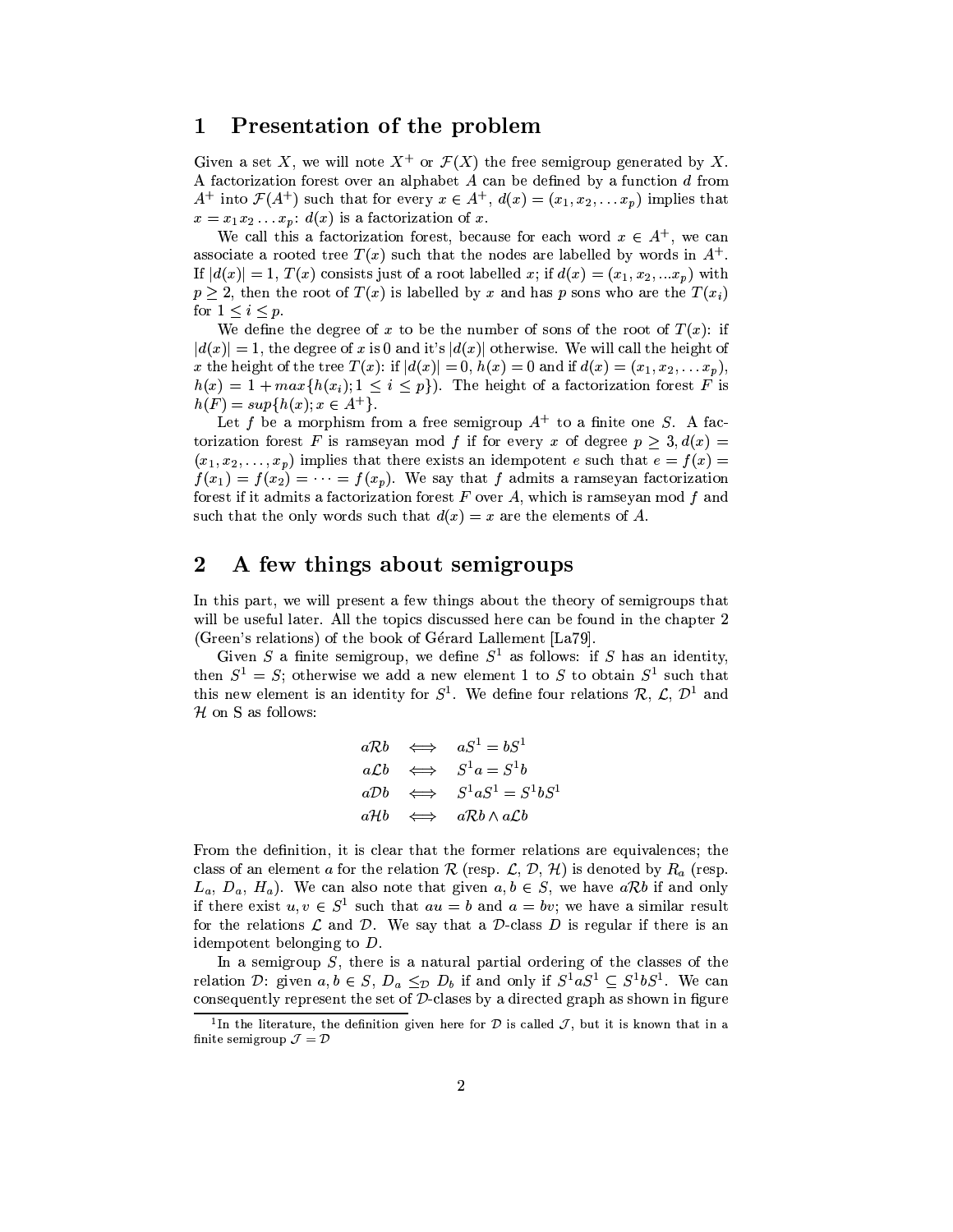

Figure 1: An example of decomposition diagram for a semigroup

1. Furthermore, it is obvious to see that two elements in a same  $R$ -class (resp.  $\mathcal{L}$ -class) are in the same  $\mathcal{D}$ -class. We can also see that the equivalence classes for the relation H are included in classes for the R and L relations. Consequently, in each D-class, we can split the elements between the differents  $H$ -classes and we obtain an "egg-box" whose cells are the different  $H$ -classes: the elements whose  $H$ -classes are in the same row (resp. column) are in the same  $R$ -class  $(\text{resp. } \mathcal{L}\text{-class}).$ 

**Lemma 1** In a finite semigroup S, given  $a, b \in S$ ,  $aDab$  (resp. bDab) if and only if  $aRab$  (resp.  $bLab$ ).

## Proof:

It is obvious to see that  $aDab$  if  $aRab$ . Suppose now that  $aDab$ : there exist  $u, v \in S^1$  such that  $a = uabv$ . Consequently, for all  $m \ge 1, a = u^m a (bv)^m$  and since S is finite, there exists  $m_0 \in \mathbb{N}$  such that  $(bv)^{m_0}$  is an idempotent.

$$
a = u^{m_0} a (bv)^{m_0}
$$
  
=  $u^{m_0} a (bv)^{2m_0}$   
=  $u^{m_0} a (bv)^{m_0} (bv)^{m_0}$   
=  $ab (vb)^{m_0-1} v$ 

And consequently  $aS^1 \subseteq abS^1$  and since it is obvious to see that  $abS^1 \subseteq aS^1$ , we have prooved that  $aRab$ .

**Lemma 2** (Green's Lemma) Given  $a, b$  in a semigroup S such that  $aRb$ , let  $u, v \in S^1$  such that  $au = b$  and  $bv = a$  and  $\rho_u, \rho_v$  be the inner right translations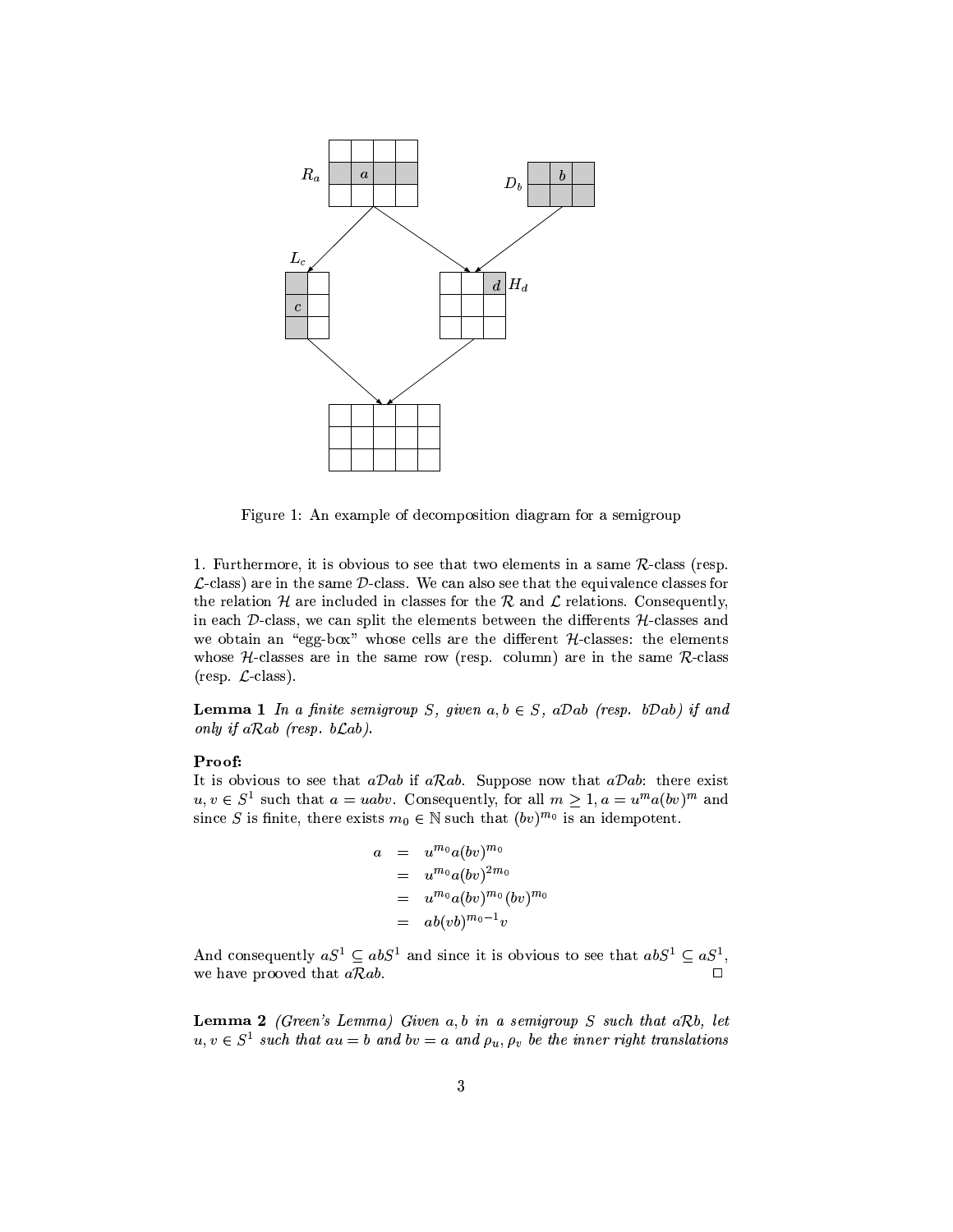defined by u and v. Then  $\rho_u$  is a bijection from  $L_a$  to  $L_b$  and  $\rho_v$  is the inverse bijection. These two bijections preserve the H-classes: for all  $x, y \in L_a$  (resp.  $(L_b)$ , xHy if and only if xuHyu (resp. xvHyv).

## Proof:

Given  $x \in L_a$ , since  $x\mathcal{L}a$ , we have that  $xu\mathcal{L}au = b$ ; consequently,  $\rho_u$  is a function from  $L_a$  to  $L_b$ . Furthermore, there exists  $t \in S^1$  such that  $x = ta$ and consequently,  $\rho_v(\rho_u(x)) = xuv = tauv = tbv = ta = x$ . A similar proof shows that  $\rho_v$  is a function from  $L_b$  to  $L_a$  and that  $\rho_v \rho_u$  is the identity on  $L_b$ . Consequently, we can deduce that  $\rho_u$  and  $\rho_v$  are inverse bijections from  $L_a$  to  $L_b$ and from  $L_b$  to  $L_a$  respectively, establishing the first statement of the lemma.

For every  $x \in L_a$ , we have  $x\mathcal{R}xu$ , and consequently  $x\mathcal{H}y$  implies  $xu\mathcal{H}yu$ ; similarly xuHyu implies  $x = xuvHyuv = y$ . With the same idea, we can proove the same results for two elements of  $L_b$  with  $v$  and therefore it establishes the second statement of the lemma.  $\Box$ 

## Remarks:

- 1. We have the same result between the  $R$ -classes of two elements in the same *L*-class with inner left translations  $\lambda_u$  and  $\lambda_v$ .
- 2. It is now easy to see that two  $\mathcal{L}\text{-classes}$  (resp. R-classes and H-classes) lying in the same D-class have the same cardinality; therefore the cells in the egg-box have the same size.

**Theorem 1** (D. D. Miller and A. H. Clifford) For any two elements  $a, b$  in a semigroup S, ab  $\in R_a \cap L_b$  if and only if  $R_b \cap L_a$  contains an idempotent.

## Proof:

Suppose  $ab \in R_a \cap L_b$ , we have that  $a \mathcal{R} ab$  and by lemma 2,  $\rho_b$  defines a bijection from  $L_a$  onto  $L_{ab} = L_b$ . There exists  $c \in L_a$  such that  $\rho_b(c) = cb = b$ ; moreover we know that  $cRcb = b$  and consequently  $c \in R_b \cap L_a$  and there exists  $u \in S<sup>1</sup>$ such that  $c = bu$ . Since  $c^2 = cbu = bu = c$ , we have found an idempotent in  $R_b \cap L_a$ .

Conversely, if there exist  $e \in R_b \cap L_a$  such that  $e^2 = e$  then there exist  $s, t \in S^1$  such that  $b = et$  and  $a = se$  and consequently  $eb = eet = et = b$ and  $ae = see = se = a$ . Since eRb (resp. eLa), we deduce  $a = aeRab$  (resp.  $b = eb \mathcal{L}ab$ : we have shown that  $ab \in R_a \cap L_b$ . Л

**Remark:** Given an  $H$ -class H such that there exists an idempotent  $e \in H$ , for all  $a, b \in H$ ,  $ab \in H$ . Moreover, given  $a \in H$ , there exist  $s, t \in S^1$  such that  $a = se = et$  and consequently,  $ae = see = se = a$  and  $ea = eet = et = a$ . Therefore, we can easily see that there is at most one idempotent in each  $H$ -class.

**Theorem 2** In a finite semigroup S, given D a D-class of S, H a  $H$ -class of D and  $a, b \in H$ , the following statements are equivalents.

- $(i)$  $ab \in H$
- $(ii)$  $H$  is a group
- $(iii)$  $ab \in D$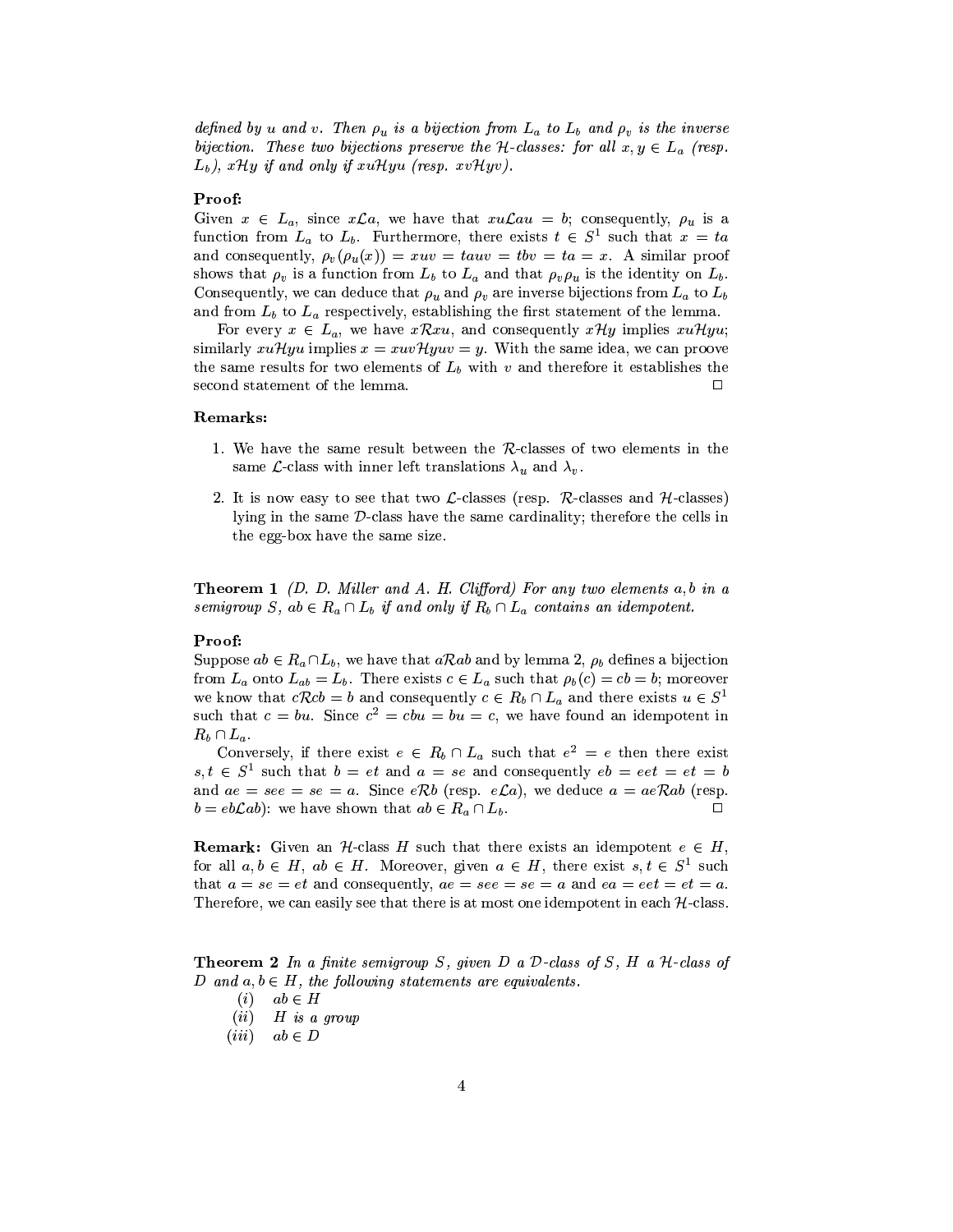## Proof:

• (i)  $\Rightarrow$  (ii) Since  $ab \in H$ , from the theorem 1, we can find an idempotent  $e \in H$  and we know that there is only one idempotent. We also know that for each  $x \in H$ ,  $xe = ex = x$  and moreover, we know that for all  $c, d \in H$ ,  $cd \in H$ : H is a monoid.

For each  $x \in H$ ,  $x^n \in H$  and since H is finite there exists m such that  $a^m$  is an idempotent. But there is only one idempotent in  $H$  and consequently  $a^m = a^{m-1}a = aa^{m-1} = e$ : each element in H has an inverse; H is a group.

- $(ii) \Rightarrow (iii)$  Since H is a group,  $ab \in H$  and therefore  $ab \in D$ .
- $(iii) \Rightarrow (i)$  ab  $\in D$  and S is finite; consequently, from lemma 1 ab  $\in$  $R_a \cap L_b = H.$

 $\Box$ 

#### 3 The group case

We consider in this section a morphism f from a free monoid  $A^+$  to a finite group G. Let e be the identity of  $G$ ; e is the only idempotent element of  $G$ , and consequently the only nodes with an outdegree greater than 2 will have a label x such that  $f(x) = e$ .

**Theorem 3** Every morphism  $f : A^+ \to G$ , where G is a finite group, admits a Ramseyan factorization forest of height at most  $3|G|$ .

## Proof:

Given a word x, let  $Pref(x) = \{f(u); u \text{ is a proper prefix of } x\}$ . For all  $x, v \in A^+$ and  $u, w \in A^*$  such that  $x = uvw$ , we have  $f(u)Pref(v) \subseteq Pref(x)$ . We will show by induction on  $|Pref(x)|$  that we can find a tree for x of height at most  $3|Pref(x)|.$ 

If  $|Pref(x)| = 0$ , we have  $|x| = 1$ , and we can put  $d(x) = x$ ; we have a tree of height 0. Suppose now that  $|Pref(x)| \geq 1$ , and let  $b \in Pref(x)$ . We can write  $x = a_1 a_2 ... a_p$  and let  $1 \leq i_1 < i_2 < ... < i_k \leq p$  be all the  $1 \leq i \leq p$ , such that  $f(a_1... a_i) = b$ . Let  $u = a_1... a_{i_1}$ , let  $v = a_{i_k+1}... a_p$  and let  $y_j = a_{i_j+1} \dots a_{i_{j+1}}$  for each  $1 \leq j \leq k-1$ ; we will note  $y = y_1 \dots y_{k-1}$ . We know that  $f(uy_1 \ldots y_{i-1}) = f(uy_1 \ldots y_i) = f(uy_1 \ldots y_{i-1})f(y_i)$ ; and consequently for each  $y_i, f(y_i) = e$ ; consequently we also know that  $f(y) = e$ . As described in the figure 2, we will put  $d(x) = (uy, v), d(uy) = (u, y)$  and we will put  $d(y) = (y_1, \ldots, y_{k-1})$ . The only node that can have an outdegree greater than 2 is the node labelled by y but we know that  $f(y) = f(y_1) = \cdots = f(y_{k-1}) = e$ . the construction is ramseyan.

We will now show that for all the leaves of the tree we have just built, the size of Pref has decreased. We know that  $Pref(u) \subseteq Pref(x)$  and that  $b \in$  $Pref(x) \setminus Pref(u)$  (i<sub>1</sub> is the smallest i such that  $f(a_1 \ldots a_i) = b$ ): consequently  $|Pref(u)| < |Pref(x)|$ . We also know that for each  $y_i$ ,  $f(uy_1 \tldots y_{i-1}) Pref(y_i)$  $bPref(y_i) \subseteq Pref(x)$ , but we also know that  $b \in Pref(x) \setminus bPref(y_i)$  (there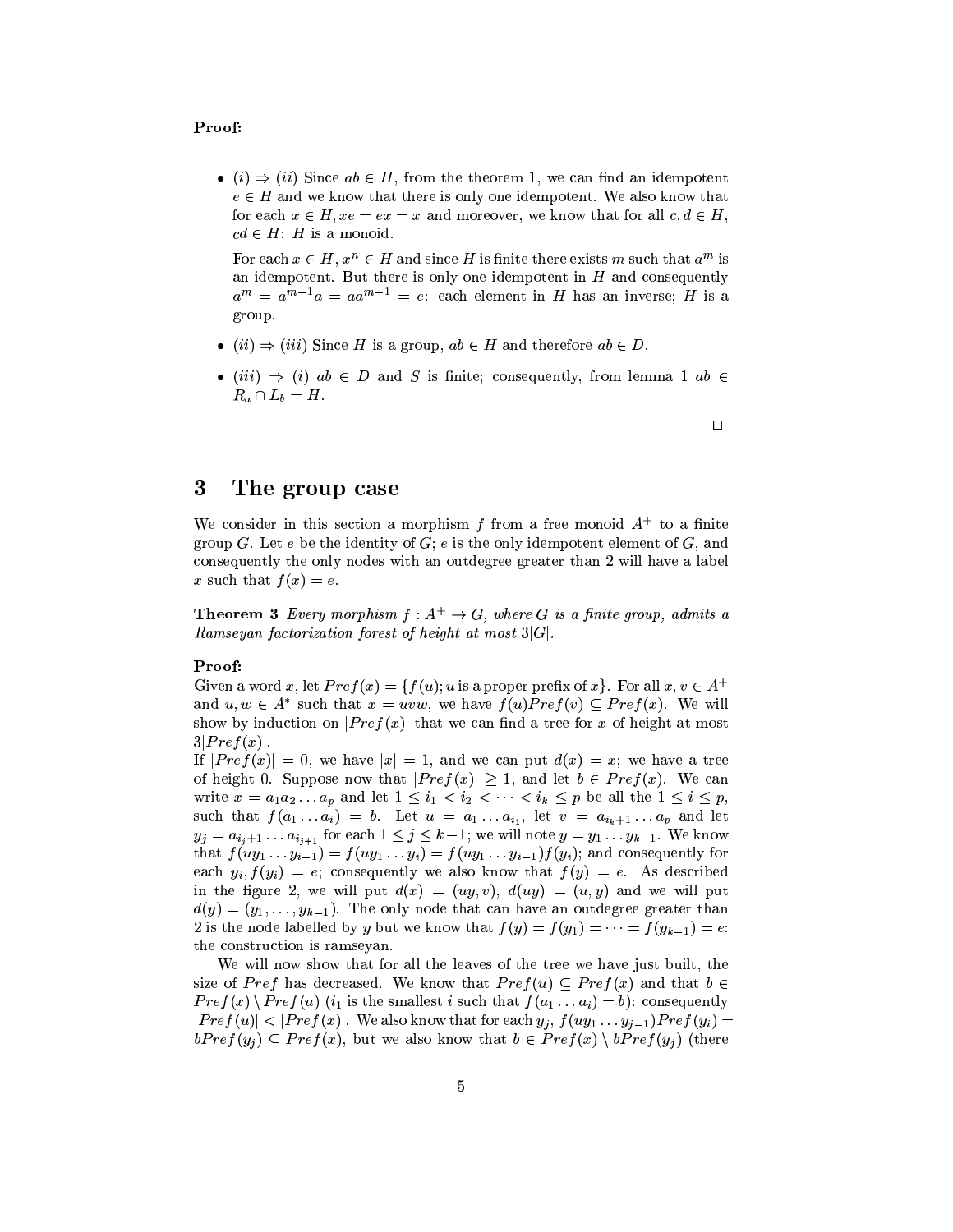

Figure 2: How to build a tree for the group case

isn't any *i* between  $i_j$  and  $i_{j+1}$  such that  $f(a_1 \ldots a_i) = b$ : since we are in a group, we can conclude that  $|Pref(y_i)| < |Pref(x)|$ . With the same argument, we can see that  $|Pref(v)| < |Pref(x)|$ .

By the induction hypothesis, we know that we can find a tree for  $u, v$  and each  $y_i$  of height at most  $3(|Pref(x)| - 1)$  and consequently we can build a tree of height lower than  $3|Pref(x)|$ .

Consequently, since the size of  $Pref(x)$  is bounded by the size of G, we have found a way to build a factorization forest of height at most  $3|G|$ .  $\Box$ 

#### The general case  $\boldsymbol{4}$

In this section we will describe the steps of an algorithm to build a factorization forest in the general case. In a first time, we will suppose that through the morphism, for each letter a of the word x,  $f(a)$  and  $f(x)$  are in the same  $D$ class, and we will work on the  $H$ -classes and use the precedent result that we have found for the group case. Then, for the general case, we will work on the  $D$ -classes and use the result found for the particular case.

#### $4.1$ In a same D-class

We will work on words that have the following property  $P$ : for each letter  $a$  of the word x,  $f(a)$  and  $f(x)$  are in the same D-class. If a word u is a factor of a word x that satisfies the property P,  $f(u)$  is in the same D-class than x and u satisfies the property  $P$ . This kind of word can only appear if the  $D$ -class is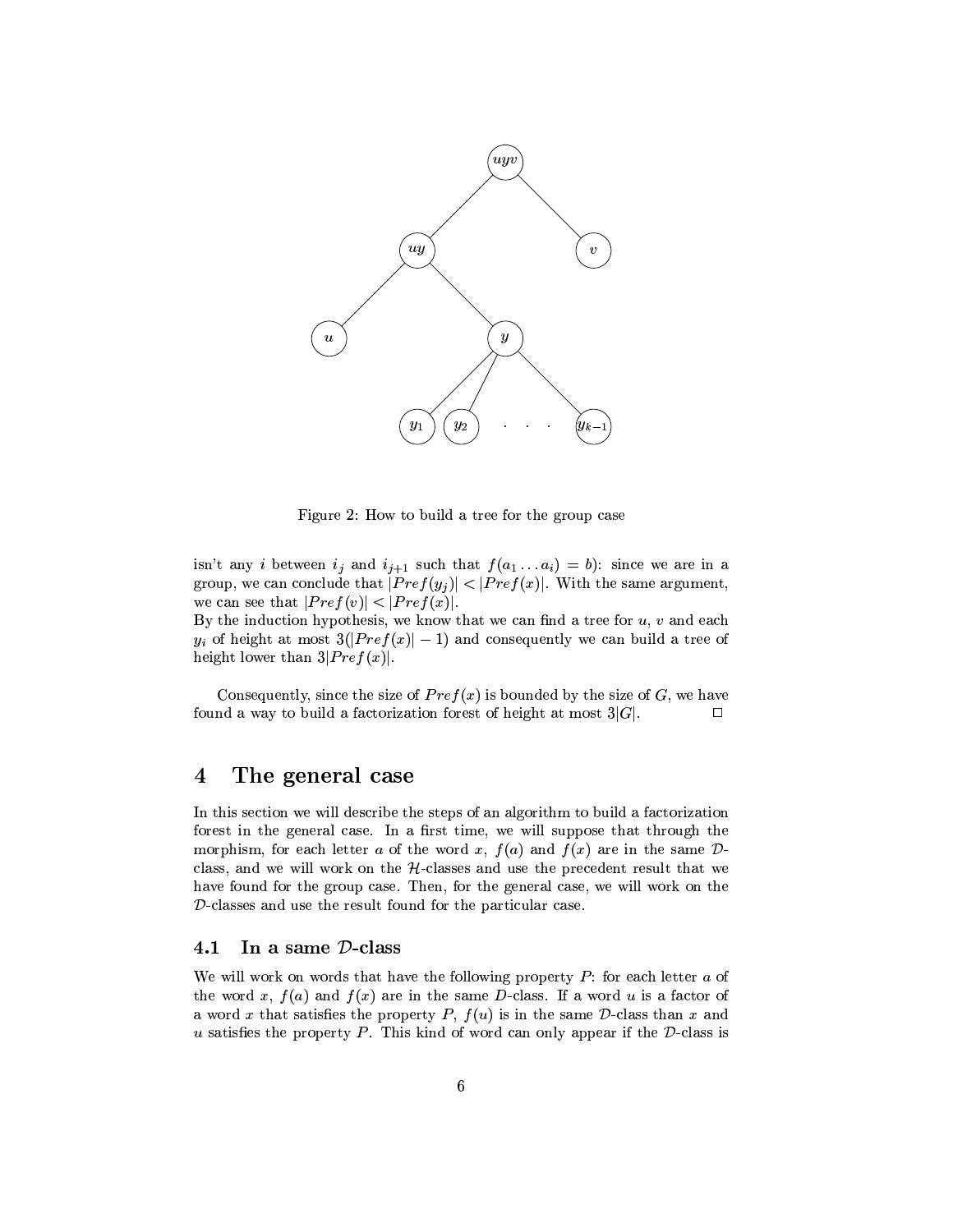

Figure 3: How to build a tree for a word which satisfies  $P$ 

regular (given two elements  $a, b$  in a non regular D-class, the product ab doesn't belong to the  $\mathcal{D}$ -class).

**Theorem 4** Given a word x with the property  $P$ , we can find a ramseyan factorization tree for x of height at most  $5|D_{f(x)}|$ .

## Proof:

For each word  $x = a_1 a_2 \ldots a_p$ , we will note  $Int_H(x) = \{(L_{f(a_i)}, R_{f(a_{i+1})}; 1 \leq$  $i \leq p-1$ . We can easily see that for each factor v of x, we have  $Int_H(v) \subseteq$  $Int_H(x).$ 

Let q be the size of each  $H$ -class (it is known that all the  $H$ -class in a same D-class have the same size). We will show by induction on  $[Int_H(x)]$  that we can find for each word x a factorization tree of height at most  $5qInt_H(x)$ .

If  $Int_H(x) = \emptyset$ , we know that the length of x is one and therefore we can put  $d(x) = x$  to get a tree of height 0.

Assume now that  $Int_H(x) \geq 1$  and let  $(l,r)$  be an element of  $Int_H(x)$ . We can write  $x = a_1 \ldots a_p$  and let  $1 \leq i_1 < i_2 < \cdots < i_n \leq p-1$  be all the  $1 \leq i \leq p-1$  such that  $(L_{f(a_i)}, R_{f(a_{i+1})}) = (l, r)$ . Let  $u = a_1 \ldots a_{i_1}$ ,<br>  $v = a_{i_1+1} \ldots a_p$  and  $y_j = a_{i_j+1} \ldots a_{i_{j+1}}$  for each  $1 \leq j \leq n-1$ ; we will note  $y = y_1 \dots y_{n-1}$  (if  $n = 1, y = \epsilon$ ). From lemma 1, we know that each  $y_j$  is in  $R_{f(a_{i_j+1})} \cap L_{f(a_{i_{j+1}})} = r \cap l$  and y belongs also to this *H*-class. We will build a tree as described in the figure 3: we put  $d(x) = (uy, v), d(uy) = (u, y)$ . Since y and all of the  $y_j$  are in the same H-class, we know from theorem 2 that this  $H$ -class is a group and therefore we can find a factorization tree of root y and leaves  $y_1, \ldots, y_{n-1}$  with a height at most  $3|H_{f(y)}| = 3q$ .

Since u, v, and all the  $y_i$  are factors of x, we already know that the sets  $Int_H(u)$ ,  $Int_H(v)$  and all the  $Int_H(y_i)$  are included in  $Int_H(x)$ . Moreover,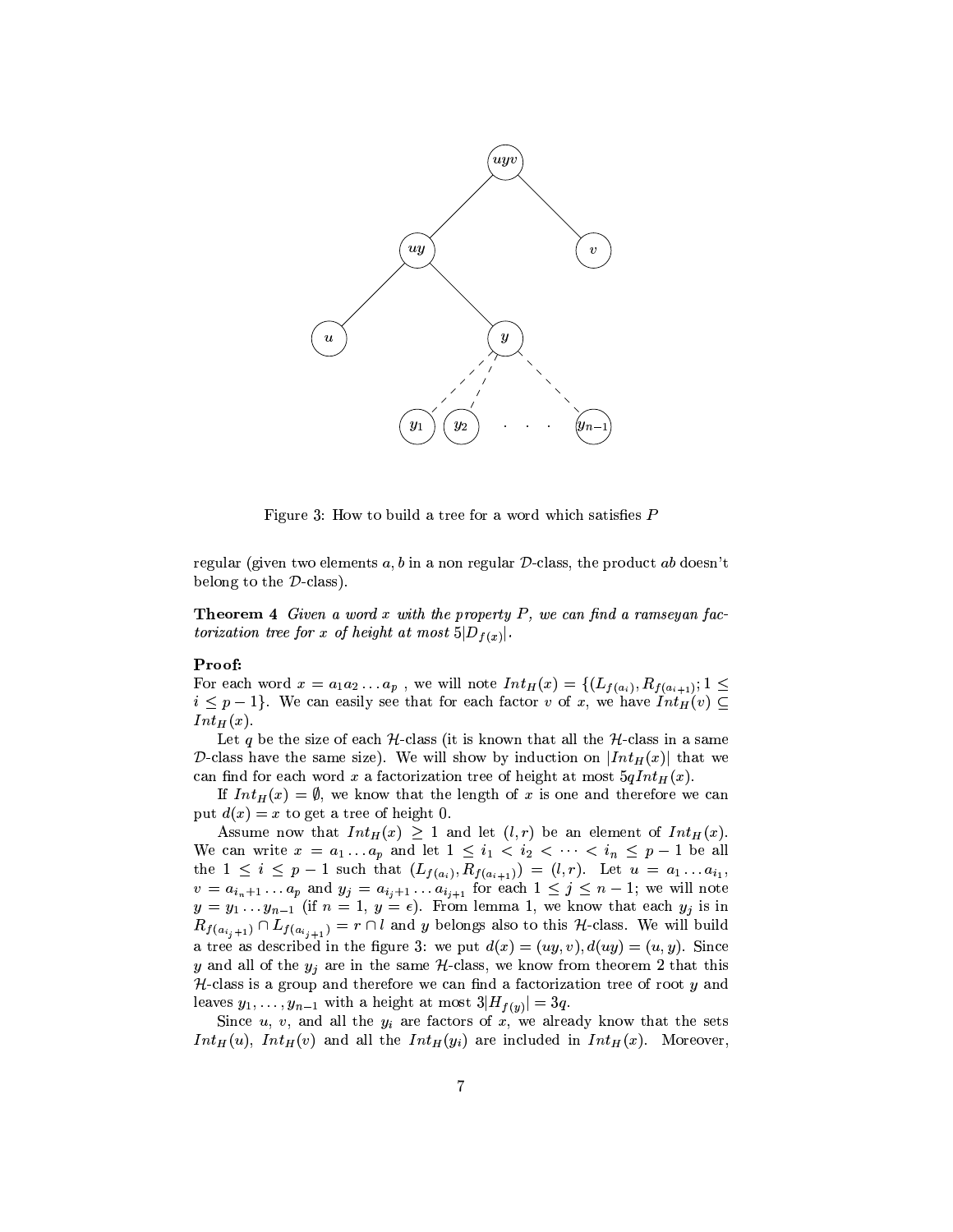by the definition of u, v and the  $y_i$ , we know that  $(l, r)$  belongs to  $Int_H(x)$ but not to  $Int_H(u)$ ,  $Int_H(v)$  or any of the  $Int_H(y_i)$ . We also know that u, v, and all the  $y_i$  satisfy the property P and consequently, by the induction hypothesis, we can find a factorization tree for  $u, v$  and each  $y_i$  of height at most  $5q(Int_H(x)-1)$ , and consequently, there exist a factorization tree for x of height at most  $2 + 3q + 5q(Int_H(x) - 1) \leq 5q(Int_H(x)).$ 

Therefore, for each word  $x$  which satisfies the property  $P$ , we can find a factorization tree of height at most  $5q[Int_H(x)]$ . But  $[Int_H(x)]$  is lower than the number of different H-classes that we can find in the D-class of  $f(x)$  and q is the size of each one of these  $H$ -classes: the height of the tree is lower than 5 times the size of the  $\mathcal{D}$ -class of  $f(x)$ .  $\Box$ 

#### 4.2 For a general semigroup

**Theorem 5** Every morphism  $f : A^+ \rightarrow S$ , from a free semigroup to a finite one, admits a Ramseyan factorization forest of height at most  $7|S|$ .

## Proof:

Given a word x, we will work on the position of  $D_{f(x)}$  in the partial ordering of the D-classes. We will show by induction on this partial ordering that we can find a tree of height at most 7  $|D|$ .  $\rightarrow$ 

$$
D \geq \mathcal{D} D_{f(x)}
$$

Suppose that  $D_{f(x)}$  is one of the maximal element for the partial ordering  $\leq_{\mathcal{D}}$ . For each letter a of x, we know that  $D_{f(x)} \leq_{\mathcal{D}} D_{f(a)}$ , but since  $D_{f(x)}$  is a maximal element, we have that  $D_{f(x)} = D_{f(a)}$ , and therefore, we can apply what we have proved before: there exist a factorization tree for  $x$  of height at most  $5|D_{f(x)}|$ , which is lower than  $7 \sum_{D \geq p D_{f(x)}} |D|$ .<br>For the general case, if  $|x| = 1$ , we put  $d(x) = x$  and we have a tree of height

0 and we have nothing to prove.

Suppose now that  $|x| \geq 1$ , we will consider two cases: either x has a proper prefix u such that  $D_{f(u)} = D_{f(x)}$ , or it hasn't. If x hasn't any prefix of this kind, let  $y \in A^+$  and  $a \in A$  such that  $x = ya$ ,  $f(y)$  is in a different D-class than  $f(x)$  (y is a proper factor of x), and since y is a factor of x,  $f(y)$  is in a higher D-class than  $f(x)$ . Let  $d(x) = (y, a)$  as shown in the figure 4 and by the induction hypothesis,

$$
h(x) \le \left(7 \sum_{D \ge v D_{f(y)}} |D|\right) + 1 \le \left(7 \sum_{D > v D_{f(x)}} |D|\right) + 1 \le 7 \sum_{D \ge v D_{f(x)}} |D|
$$

If x has a proper prefix u such that  $f(u)$  and  $f(x)$  are in the same D-class, let  $y_1$  be the shortest prefix of x of this kind and let  $x_1$  be the factor of x such that  $y_1x_1 = x$ . If  $x_1$  is in the same D-class as x, we can find  $y_2$  and  $x_2$  with the same method (if  $x_1$  hasn't any proper prefix of this kind, we put  $y_2 = x_1$ and  $x_2 = \epsilon$ ). By repeating this procedure, we can find a factorization of x of this kind:  $x = y_1 y_2 ... y_n x_n$  such that each  $y_i$  is such that  $f(y_i) \in D_{f(x)}$  and  $y_i$  hasn't any proper factor u such that  $f(u) \in D_{f(y_i)}$  and such that  $f(x_n)$  is in a higher D-class than  $f(x)$ . Let  $y = y_1 \dots y_n$  and let factorize x as described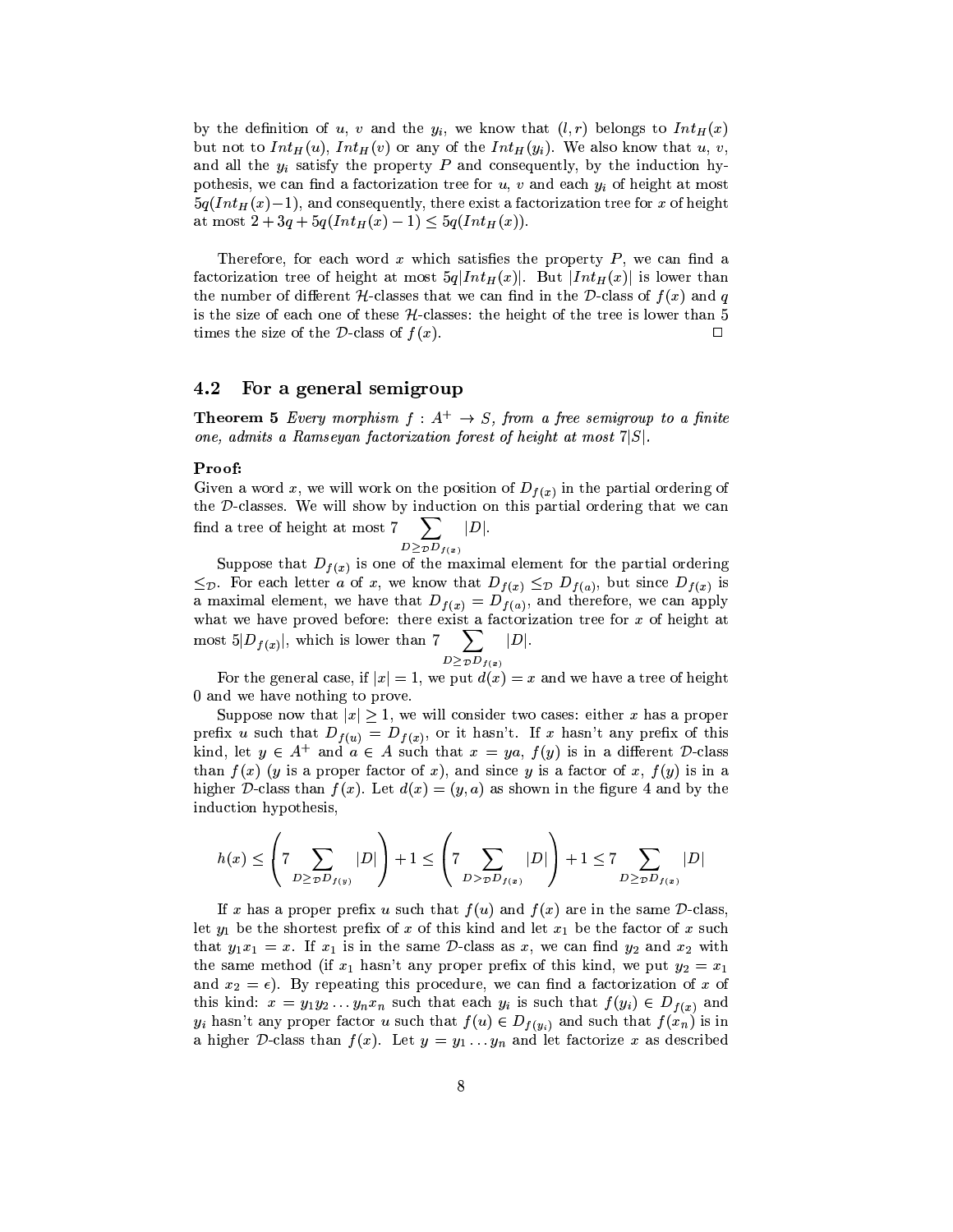

Figure 4: How to build a tree in the first case



Figure 5: How to build a tree in the second case

in figure 5: we put  $d(x) = (y, x_n)$  and since y and  $y_1, \ldots, y_n$  are in the same  $D$ -class, we know that we can find a factorization tree with a root labelled by  $y$ such that its leaves are labelled by  $y_1, y_2, \ldots, y_n$  of height at most  $5|D_f(x)|$ .<br>We know that we can find a factorization tree for each  $y_i$  (as what has been

done in the first case) of height at most  $\left(7\sum_{D\geq\mathcal{D}}\sum_{f(y_i)}|D|\right)+1$  and that for  $x_n$ we can find a tree of height at most  $\left(7\sum_{D\geq pD_{f(x_n)}}|D|\right)$ . Therefore, we can find<br>a tree for x of height lower than  $\left(7\sum_{D> pD_{f(x)}}|D|\right) + 1 + 5|D_{f(x)}| + 1$ , which is lower than  $7 \sum_{D \geq \tau D_{f(x)}} |D|$ .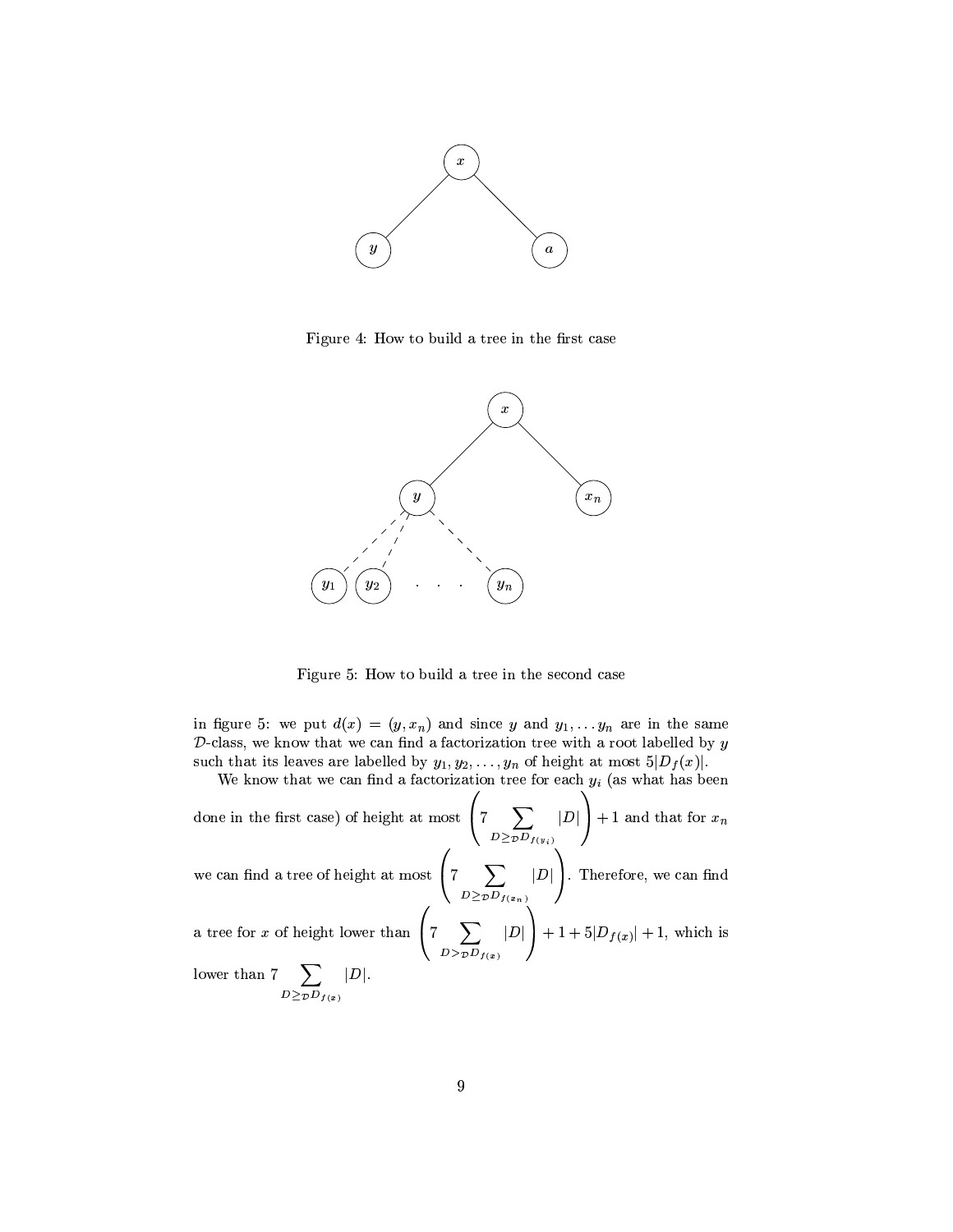Consequently, for each word  $x$  we can find a factorization tree of height at  $\sum$  |D|, which is lower than 7|S|. most 7  $D{\geq_{\mathcal{D}}} D_{f(x)}$ 

#### A lower bound for a few examples 5

We have shown that for each semigroup  $S$  and each morphism  $f$  from a free monoid  $A^*$  to S, we can find a way to factorize each word over A so as to get a ramseyan factorization tree for this word of linear height. In this section, we will present three different examples showing that the result cannot be significantly improved: for each step of the algorithm, we will show that we can find a semigroup and a morphism such that there exist a word which will need a ramseyan factorization tree of linear height.

#### An example when the number of  $D$ -class is the size of  $5.1$ the semigroup

For each n, let  $S_n$  be the semigroup  $\{\alpha_1, \dots \alpha_n\}$  with the following associative operation:  $\alpha_i \alpha_j = \alpha_j \alpha_i = \alpha_{max\{i,j\}}$ . We can easily see that from each  $\alpha_i$ , by multiplying on the both sides, we can reach  $\{\alpha_j; j \geq i\}$ :  $D_{\alpha_i} = \{\alpha_i\}$  and if  $i < j$ ,  $D_i <_{\mathcal{D}} D_j$ .

Let  $A = \{a_1, \ldots a_n\}$  and let f be the morphism such that for each  $1 \leq i \leq$  $n, f(a_i) = \alpha_i$ . For each word  $x \in A^+$ , we can easily see that  $f(x) = \alpha_{i_m}$ where  $i_m = max\{i; a_i$  is a letter of  $x\}$ . Let  $x_1$  be the word  $a_1a_1$  and let  $x_{i+1} =$  $(x_i a_{i+1})^2$  for each  $1 \le i \le n-1$ : consequently,  $x_i = ((a_1^2 a_2)^2 ... a_i)^2$ .

We will need a lemma to prove that the minimal height of a factorization tree for  $x_n$  is at least n. For each word x, we will note  $h_{min}(x)$  the minimal height of a factorization tree for  $x$ .

**Lemma 3** For each  $k \in \mathbb{N}$ , for all x in  $\{a_1, \ldots, a_{k-1}\}^+$  and for all  $u, v \in A^*$ , we have the three following properties

- 1.  $h_{min}(x) \leq h_{min}(xa_kv)$
- 2.  $h_{min}(x) \leq h_{min}(ua_kx)$
- 3.  $h_{min}(x) \leq h_{min}(ua_kxa_kv)$

## Proof:

1. We will show the first result by induction on  $|x|$ ; if  $|x|=1$ , then  $h(x)=0$ and there is nothing to prove. Suppose now that  $|x| > 1$ , we will do an induction on |v|. If  $|v| = 0$  then there exists  $p \in \mathbb{N}$  and  $x_1, x_2, \ldots, x_p \in A^+$ , such that  $d(xa_k) = (x_1,...x_p, a_k)$  or  $d(xa_k) = (x_1,...x_{p-1}, x_p a_k)$ . In the first case, if  $p \geq 2$ , then  $f(x_1) = f(a_k) = \alpha_k$ , but since  $x_1$  is a factor of x, we know that  $a_k$  is not a letter of  $x_1$  and therefore  $f(x_1) \neq$  $\alpha_k$ ; consequently  $d(xa_k) = (x, a_k)$  and  $h_{min}(x) \leq h_{min}(xa_k)$ . In the second case, if  $p \geq 3$  we have exactly the same problem since  $f(x_p a_k) =$  $\alpha_k$  whereas  $f(x_1) \neq \alpha_k$ ; consequently  $d(x a_k) = (x_1, x_2 a_k)$  and by the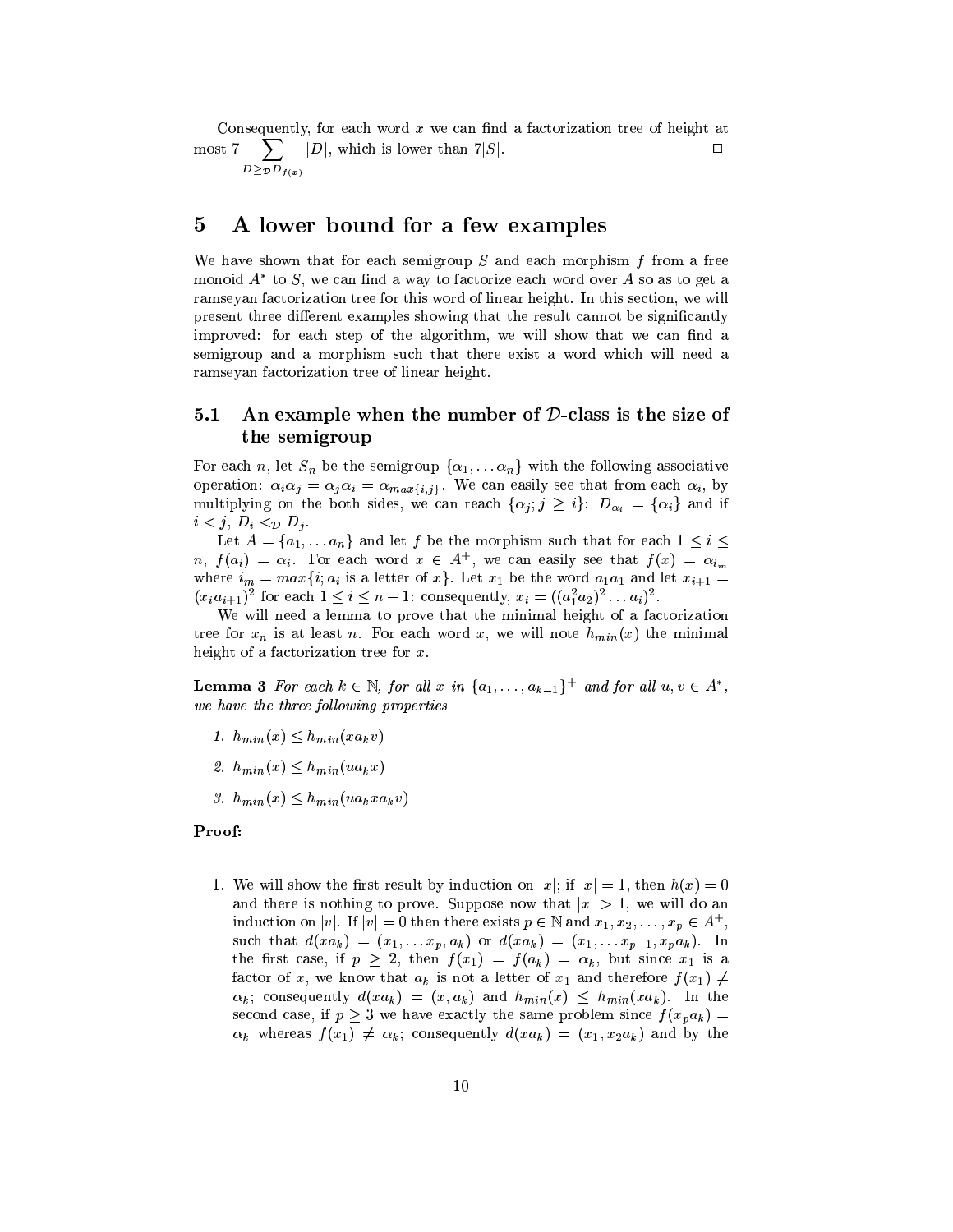induction hypothesis on |x|, we know that  $h_{min}(x_2) \leq h_{min}(x_2 a_k)$  (since  $max\{h_{min}(x_1), h_{min}(x_2a_k)\} = h_{min}(xa_k)$ . Assume now that  $|v| \geq 1$ ; if x is a factor of an element of  $d(xa_kv)$ , either x is an element of  $d(x)$  and we can easily see that  $h_{min}(x) \leq h_{min}(xa_k v)$ , or the first element of  $d(xa_k v)$ is of this kind  $xa_kv'$ , with  $|v'| < |v|$  and we can apply the induction hypothesis on |v| to show that  $h_{min}(x) \leq h_{min}(xa_k v)$ . If x is not a factor of any element of  $d(xa_kv)$ , for the same reasons as before, we can show that the only way to factorize  $xa_kv$  is to find  $x_1, x_2 \in \{a_1, \ldots, a_{k-1}\}^+$ such that  $d(xa_kv) = (x_1, x_2a_kv)$ . And by the induction hypothesis on |x|, we know that  $h_{min}(x_2) \leq h_{min}(x_2 a_k v)$  and therefore  $h_{min}(x) \leq 1 +$  $max\{h_{min}(x_1), h_{min}(x_2)\}\leq h_{min}(x_4, v)$ . Consequently we have prove the first statement of the lemma.

- 2. The proof of this statement is exactly the same as before.
- 3. We will show the last statement by induction on  $|u| + |v|$ . If  $|u| +$  $|v| = 0$ , we will wonder how can  $a_k x a_k$  be factorized. If x is a factor of an element of  $d(a_kxa_k)$ , this element is either x,  $a_kx$  or  $xa_k$ , and by what we have seen before, we know that  $h(x) \leq h(a_k x a_k)$ . If x isn't a factor of any element of  $d(a_kxa_k)$ , there exist  $p \in \mathbb{N}$  and  $x_1,\ldots,x_p$ such that  $d(a_kxa_k)=(a_k,x_1,\ldots,x_p,a_k), d(a_kxa_k)=(a_kx_1,\ldots,x_p,a_k),$  $d(a_k x a_k) = (a_k, x_1, \ldots, x_p a_k)$  or  $d(a_k x a_k) = (a_k x_1, \ldots, x_p a_k)$ . For the first three cases, if  $p > 2$  (what is supposed since x is not supposed to be a factor of any of the element of  $d(a_kxa_k)$ , we have more than three components and therefore we must have  $f(a_k) = \alpha_k = f(x_1)$  (resp.  $f(a_kx_1) = \alpha_k = f(x_p)$  and  $f(a_kx_p) = \alpha_k = f(x_1)$ , but we know that for each  $1 \leq j \leq p$ ,  $f(x_j) \neq \alpha_k$  for the same reasons as before. In the fourth case, if  $p \geq 3$ , we have  $f(a_k x_1) = \alpha_k = f(x_2)$ , but we know that  $a_k$  is not a letter of  $x_2$  and consequently  $f(x_2) \neq \alpha_k$  and therefore  $p = 2$  and  $d(a_k x a_k) = (a_k x_1, x_2 a_k)$ . By the others statements of the lemma, we know that  $h_{min}(x_1) \leq h_{min}(a_k x_1)$  and  $h_{min}(x_2) \leq$  $h_{min}(x_2a_k);$  consequently,  $h_{min}(x) \leq 1 + max\{h_{min}(x_1), h_{min}(x_2)\} \leq$  $1 + max\{h_{min}(a_kx_1), h_{min}(x_2a_k)\} = h_{min}(a_kxa_k)$ . Suppose now that  $|u| + |v| \geq 1$ , if x is a factor of an element of  $d(ua_kxa_kv)$ , this element is of one of this kind: x and there is nothing to prove,  $u^{\prime} a_k x$  or  $xa_kv'$  and we already know that the result is true, or  $u'a_kx_anv'$  with  $|u'| + |v'| < |u| + |v|$  and we know the result by the induction hypothesis. If x is not a factor of an element of  $d(x)$ , we show for the same reason as before that the only way to factorize  $ua_kxa_kv$  is to find  $q, r \in \mathbb{N}$ ,  $x_1, x_2 \in A^+, u_1, \ldots, u_q, v_1, \ldots, v_r \in A^*$  (we only authorize  $u_q$  and  $v_1$  to be  $\epsilon$ ) such that  $x = x_1, x_2, u = u_1 \ldots u_q, v = v_1 \ldots v_r$  and  $d(ua_kxa_kv)$  $(u_1,\ldots,u_{q-1},u_q a_k x_1,x_2 a_k v_1,v_2,\ldots,v_r)$ . By the precedent results, we know that  $h_{min}(x_1) \leq h_{min}(u_q a_k x_1)$  and  $h_{min}(x_2) \leq h_{min}(x_2 a_k v_1)$ ; consequently  $h_{min}(x) \leq 1 + max\{h_{min}(x_1), h_{min}(x_2)\} \leq h_{min}(ua_kxa_kv).$ Therefore we have proove the last statement of the lemma.

 $\Box$ 

We want to show that for each k,  $h(x_k) \geq k$ , and we will do it by induction on k. For  $k = 1$ ,  $x_1 = a_1 a_1$  and it's obvious that we need a tree of height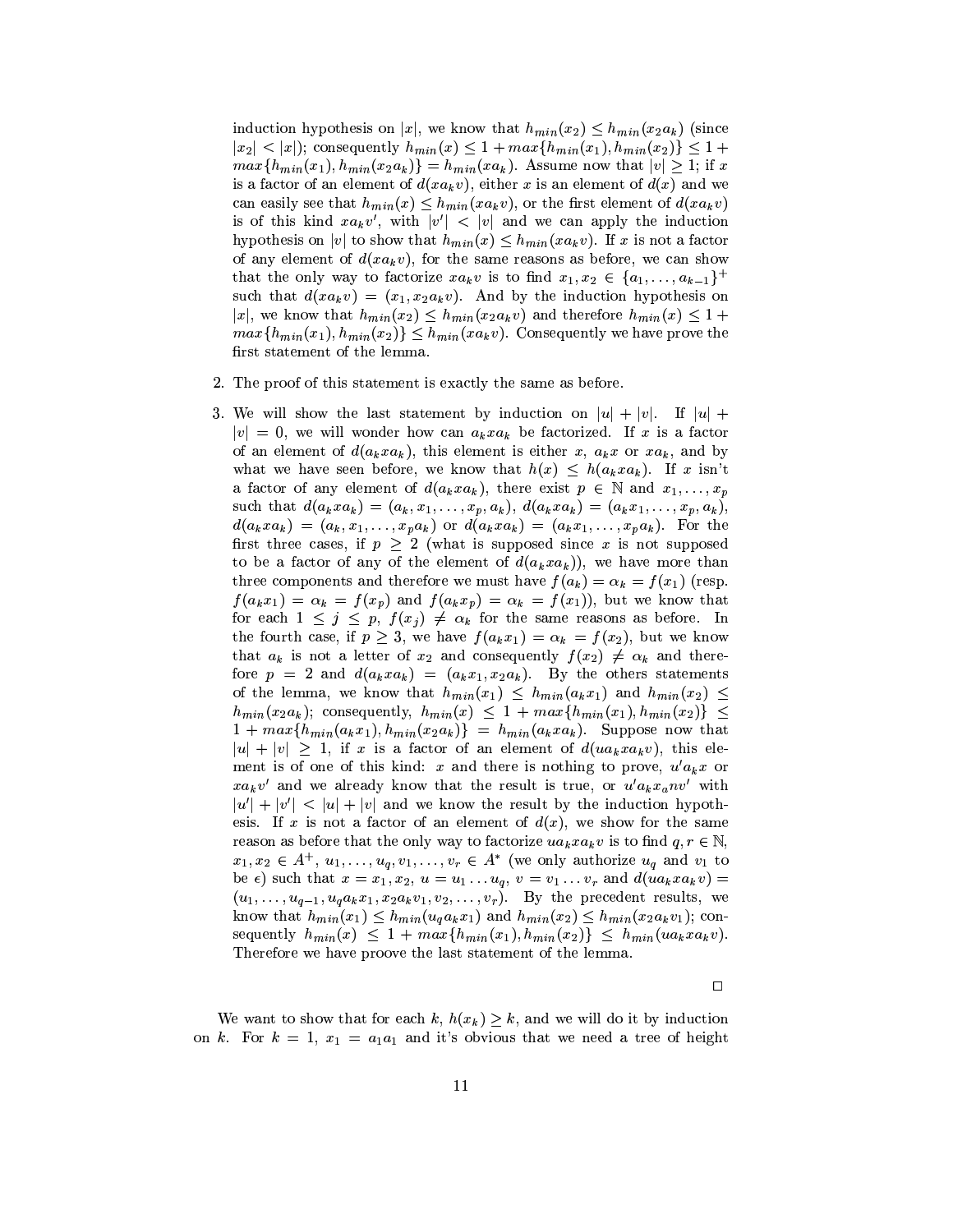at least 1. Suppose now that  $k = n > 1$ ,  $x_k = x_{k-1}a_kx_{k-1}a_k$ ; if there exists  $u_1, u_2, \ldots, u_p$  with  $p \geq 3$  such that  $d(x_k) = (u_1, \ldots, u_p)$ , there exist  $1 \leq i, j \leq p$ such that  $a_k$  is a letter of  $u_i$  but not of  $u_j$ . Consequently  $f(u_i) = a_k \neq f(u_j)$ and therefore, this factorization is not ramseyan. Consequently, the only kind of factorization we can find is  $d(x) = (u_1, u_2)$ . If  $a_k$  is a letter of  $u_1$ , then  $u_1$  is of this kind  $x_{k-1}a_ku'_1$  and  $h(u_1) \geq h(x_{k-1}) \geq k-1$ :  $h(x) \geq k$ . If  $a_k$  is not a letter of  $u_1, u_2$  is of this kind  $u'_2 a_k x_{k-1} a_k$  and  $h(u_2) \geq h(x_{k-1}) \geq k-1$ :  $h(x) \geq k$ . Therefore, for each k,  $h(x_k) \geq k$  and consequently we can find a word in  $A^+$ such that the size of the minimal ramseyan factorization tree for x is  $|S|$ .

#### $5.2$ A new kind of factorization forest

We will introduce a new kind of factorization forest, so as to show that the bound we have for each step of the algorithm cannot be really improved. We will now consider a fonction d' from  $A^+$  to  $\mathcal{F}(A^+)$  such that  $d'(x) = (x_1, x_2, \ldots, x_k)$ implies that there exist an idempotent e such that for each  $2 \leq i \leq k-1$ ,  $f(x_i) = e$ . As in the former definition, the only words x such that  $d'(x) = x$ must be the elements of  $A$ . We can easily remark that if we can find an usual ramseyan factorization tree for a word  $x$ , this tree will also be a factorization tree for the new kind of factorization, and reversly if we have a factorization tree of height  $n$  for a word  $x$ , we can easily find an usual ramseyan factorization tree of height at most 3n. We will note  $h'_{min}(x)$  the minimal height of a new kind of factorization tree for  $x$ .

With this kind of factorization, we can proove the following lemma that will be useful later.

**Lemma 4** For all  $x \in A^+$ , for all  $u, v \in A^*$ ,  $h'_{min}(x) \leq h'_{min}(uxv)$ .

## Proof:

We will do the proof by induction on |x|; if  $|x| = 1$ ,  $h'_{min}(x) = 0$  and there is nothing to proove. Suppose now that  $|x| > 1$ , we will do an induction on  $|u| + |v|$ ; if  $|u| + |v| = 0$ ,  $uxv = x$  and there is nothing to prove. If  $|u| + |v| > 1$ , either x is a factor of an element of  $d(x)$  which will be of this kind:  $u'xv'$ with  $|u'| + |v'| < |u| + |v|$ ; by induction, we know that  $h'_{min}(x) \leq h'_{min}(u'xv')$ and consequently  $h'_{min}(x) \leq h'_{min}(uxv)$ . Otherwise, we can find  $p \geq 2$ ,  $q, r \geq 1$ 1,  $x_1, \ldots, x_p \in A^+$ ,  $u_1, \ldots, u_q, v_1, \ldots, v_r \in A^*$  (we only authorize  $u_q$  and  $v_1$ to be  $\epsilon$ ) such that  $x = x_1 \ldots x_p$ ,  $u = u_1 \ldots u_q$ ,  $v = v_1 \ldots v_r$  and  $d(uxv)$  $(u_1, \ldots, u_{q-1}, u_q x_1, x_2, \ldots, x_{p-1}, x_p v_1, v_2, \ldots v_r)$ . We know that  $(x_1, x_2, \ldots, x_p)$ can be a correct factorization for  $x: f(x_2) = \cdots = f(x_{p-1})$  is an idempotent, since  $(u_1, \ldots, u_{q-1}, u_q x_1, x_2, \ldots, x_{p-1}, x_p v_1, v_2, \ldots v_r)$  is a good factorization for uxv. And since  $|x_1|$  and  $|x_2|$  are lower than  $|x|$ , by induction hypothesis, we know that  $h'_{min}(x_1) \leq h'_{min}(u_q x_1)$  and  $h'_{min}(x_2) \leq h'_{min}(x_2 v_1)$ . Therefore  $h'_{min}(x) \leq 1 + max_{1 \leq i \leq p} \{h'_{min}(x_i)\} = h'_{min}(uxv).$  $\Box$ 

#### $5.3$ The group case

Given a group G of size  $n$ , we want to show that there exist a word such that the height of all new factorization tree for this word will be at least  $n$ ; and consequently a ramseyan factorization tree for this word will also be of height at least  $n$ .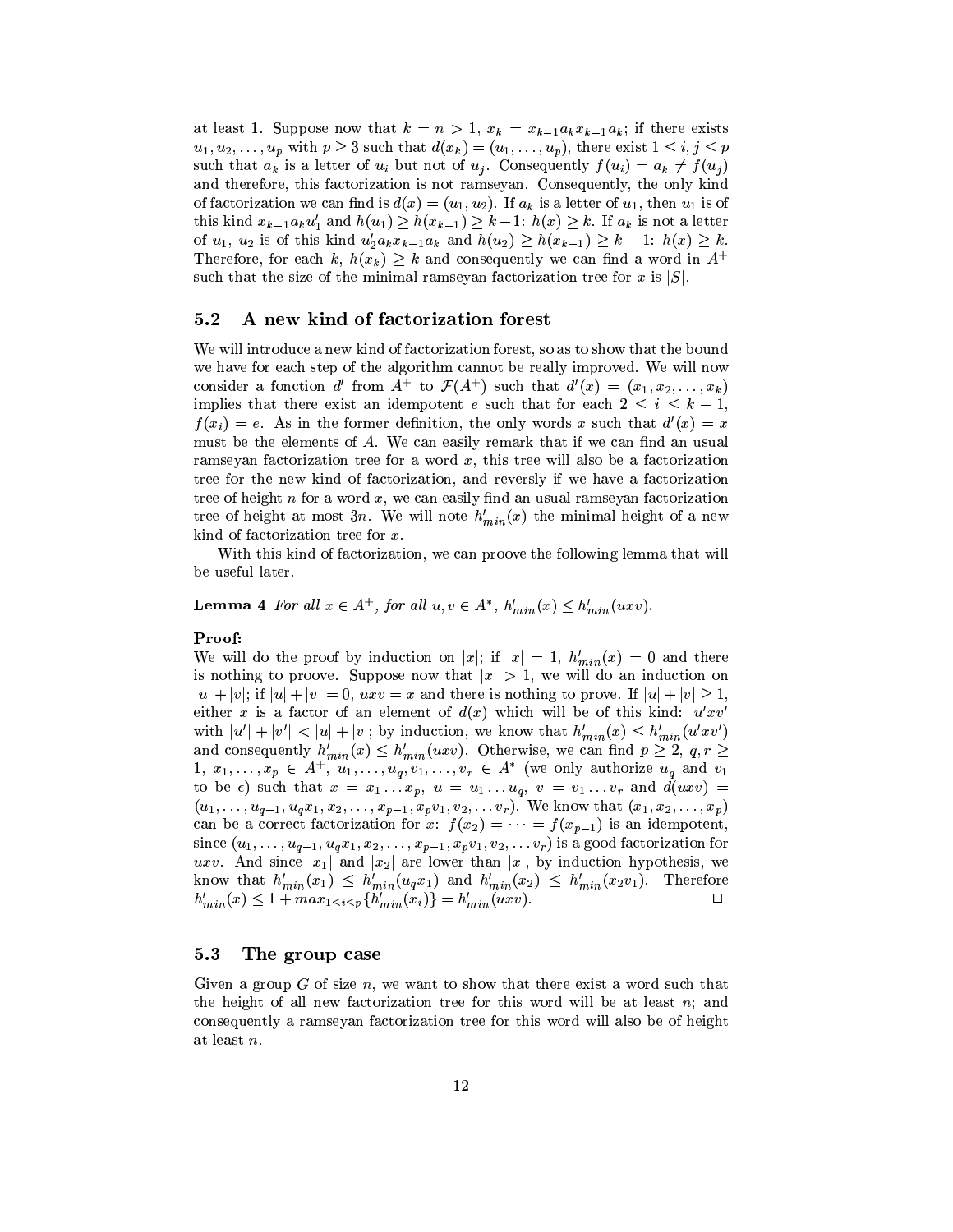Given a word x, we will note  $x(m)$  the prefix of x of length m and  $P(x) =$  $\{f(x(m)); 1 \leq m \leq |x|\}.$  Let  $\alpha_1, \ldots, \alpha_n$  be the element of G such that  $\alpha_1 = e$ is the identity of G and let  $A = \{a_1, \ldots, a_n\}$ . We define f to be the morphism such that for each  $1 \leq i \leq n$ ,  $f(a_i) = \alpha_i$ .

**Lemma 5** Given two words x and y satisfying the following statement

- $|y| = |x|$ ,
- there exists a bijection g between  $P(x)$  and  $P(y)$ ,
- for all  $1 \leq m \leq |x|, g(f(x(m))) = f(y(m)),$

we have that  $h'_{min}(x) = h'_{min}(y)$ .

## Proof:

We will show that  $h'_{min}(x) \leq h'_{min}(y)$  by induction on x; if  $|x| = 1$ ,  $h'_{min}(x) = 0$ and there is nothing to proove. Suppose that  $|x| > 1$ , let  $p \in N$  and  $y_1, \ldots, y_p \in N$  $A^+$  be such that  $d'(y) = (y_1, \ldots, y_p)$ ; let  $x_1, \ldots, x_p \in A^+$  such that  $x = x_1 \ldots x_p$ and for each  $1 \leq i \leq p$ ,  $|x_i| = |y_i|$  (it is possible thanks to the first hypothesis). For each  $2 \leq i \leq p-1$ ,  $f(y_i) = e$  and  $f(y_1 \dots y_i) = f(y_1)$ ; consequently, for each  $2 \le i \le p-1$ ,  $f(x_1...x_i) = g(f(y_1))$  and therefore  $f(x_i) = e: (x_1,...,x_p)$ is a good factorization of  $x$ . Moreover for each  $i$ , let  $g_i$  be the bijection such that for each z,  $g_i(z) = f(y_1 \dots y_{i-1})^{-1} g(x_1 \dots x_{i-1} z)$ . For all  $1 \leq m \leq |x_i|$ ,  $g(f(x_1 ... x_{i-1}x_i(m))) = f(y_1 ... y_{i-1}y_i(m))$  and so,  $g_i(x_i(m)) = y_i(m)$ . Since for each  $1 \leq i \leq p$ ,  $|x_i| = |y_i|$ ,  $g_i$  is a bijection (G is a group and g is a bijection) between  $P(x_i)$  and  $P(y_i)$  such that for all  $1 \leq m \leq |x|, g_i(f(x_i(m))) = f(y_i(m)),$ we can apply the induction hypothesis on each  $x_i$  (|x<sub>i</sub>| < |x|). Therefore,  $h'_{min}(x) \leq 1 + max_{1 \leq i \leq p} \{h'_{min}(x_i)\} \leq 1 + max_{1 \leq i \leq p} \{h'_{min}(y_i)\} = h'_{min}(y).$ 

For each  $1 \leq k \leq n$ , we will construct recursively a word  $x_k$  such that  $P(x_k) = \{\alpha_1 \dots \alpha_k\}$  and  $h'_{min}(x_k) \geq k$ .

If  $k = 1$ , let  $x_1 = a_1 a_1$ ; we could easily see that  $P(x_1) = {\alpha_1}$  and that the height for any new factorization tree will be at least 1.

Suppose now that  $k \geq 1$ , we will construct  $x_k$  from the structure of  $x_{k-1}$ . For each  $1 \leq i \leq k$ , let  $y_i$  be the word such that for each  $1 \leq m \leq |x_{k-1}|$ , if  $f(x_{k-1}(m)) = \alpha_i$ ,  $f(y_i(m)) = \alpha_k$  and  $f(y_i(m)) = f(x_{k-1}(m))$  otherwise. Since  $\alpha_k \notin P(x_{k-1}), y_k = x_{k-1}$  and consequently  $P(y_k) = P(x_{k-1})$ ; moreover for each  $1 \leq i \leq k-1$ ,  $P(y_i) = P(x_{k-1}) \setminus \{a_i\} \cup \{a_k\}$ . We can easily see that  $x_{k-1}$  satisfy the previous lemma with each  $y_i$ , and therefore for each  $1 \leq i \leq k$ ,  $h_{min}'(y_i) \geq k-1.$ 

We will construct  $(b_i)_{1 \leq i \leq k-1} \in A^{k-1}$  recursively such that for each  $1 \leq i \leq k$  $k-1$ ,  $f(b_i) = f(y_1b_1 \ldots y_i)^{-1}$ ; which is possible since for each  $\alpha \in G$ , there exists  $a \in A$  such that  $f(a) = \alpha$ . We are now ready to create  $x_k$ : we put  $x_k = y_1b_1y_2b_2 \ldots y_{k-1}b_{k-1}y_k.$ 

$$
P(x_k) = \bigcup_{1 \leq i \leq p} \{ f(y_1 b_1 \dots y_{i-1} b_{i-1}) P(y_i) \cup f(y_1 b_1 \dots y_i b_i) \} = \{ \alpha_1, \dots, \alpha_k \}
$$

Let  $p \geq 2$  and  $(z_1, \ldots, z_p) \in A^+$  such that  $d(x) = (z_1, \ldots, z_p)$  and let  $\beta = f(z_1) = \cdots = f(z_1 \dots z_{q-1}) \in P(x_k)$ . There exists  $1 \leq i_0 \leq k$  such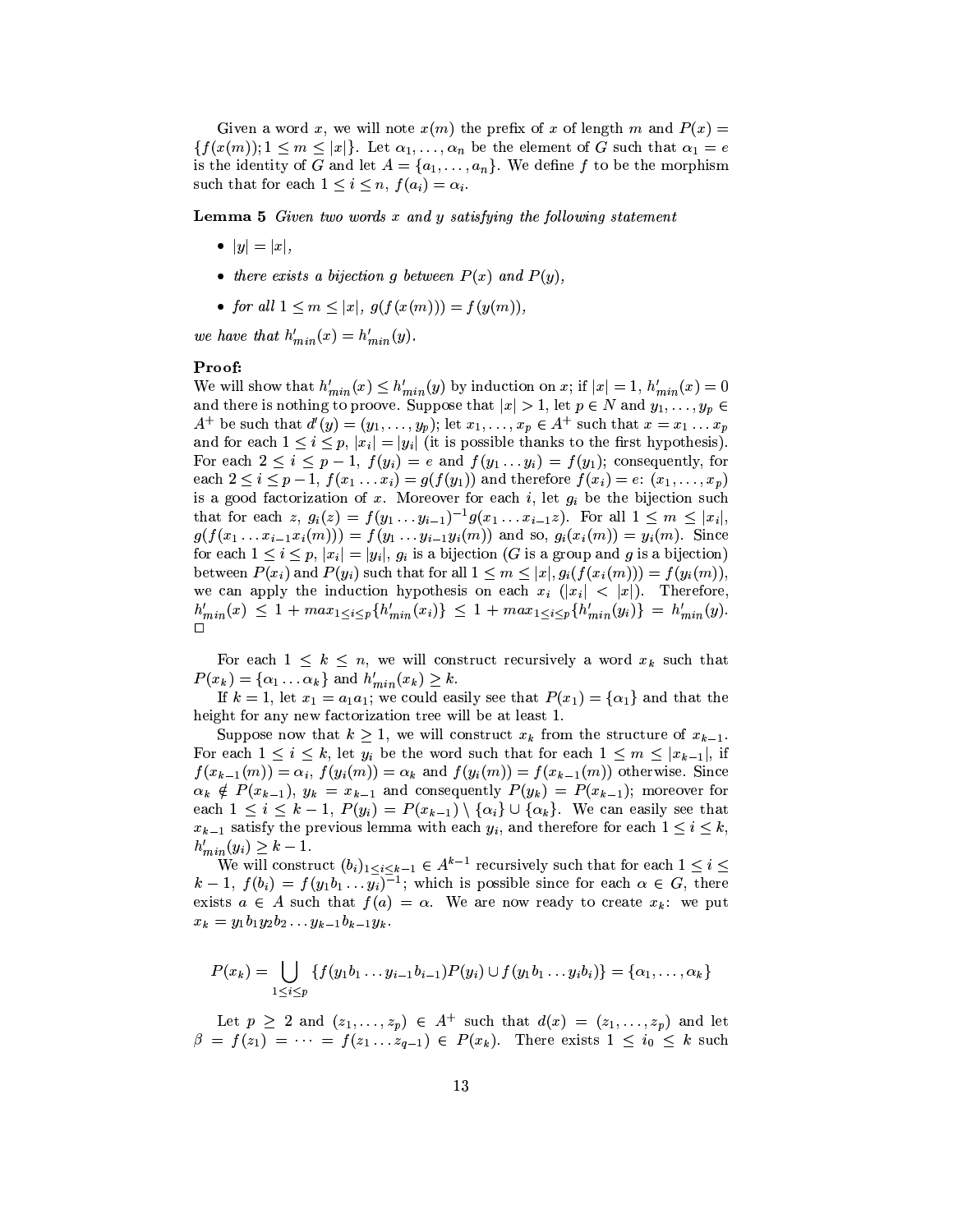that  $\beta \notin P(y_{i_0})$  and there exists  $1 \leq j \leq p$  such that  $y_{i_0}$  is a factor of  $z_j$ . otherwise, there exist  $y'_{i_0}, y''_{i_0}$  such that  $y_{i_0} = y'_{i_0} y''_{i_0}$  and there exist  $1 \leq l < p$ <br>such that  $z_1 \ldots z_l = y_1 b_1 \ldots b_{i-1} y'_{i_0}$  and therefore  $f(y'_{i_0}) = f(y_1 b_1 \ldots b_{i-1} y'_{i_0}) =$ <br> $f(z_1 \ldots z_l) = \beta$ , which is f therefore  $h'_{min}(x_k) \geq k$ .

We have consequently built a word x such that  $P(x_k) = \{\alpha_1 \dots \alpha_k\}$  and  $h'_{min}(x_k) \geq k.$ 

Consequently, for each group  $G$ , we can find a word which will need a ramseyan factorization tree of height at least  $|G|$ .

#### $5.4$ The case of rectangular bands

Given two nonempty sets  $I$  and  $J$ , we can define an associative multiplication on the set  $I \times J$  as follows:

$$
\forall i, i' \in I, \forall j, j' \in J, (i, j)(i', j') = (i, j')
$$

A semigroup S is called a rectangular band if there exist I and J such that S is isomorphic to  $I \times J$  with the previous multiplication. We will note lp and rp the two functions such that  $\forall (i, j) \in I \times J$ ,  $lp(i, j) = i$  and  $rp(i, j) = j$ .

In a rectangular band, it is obvious to see that each element is an idempotent. Therefore, for each new factorization  $(x_1, x_2, \ldots, x_n)$  of a word  $x, x_2 = \cdots =$  $x_{n-1}$  can take all the values possible in S and there exist  $(i', j') \in I \times J$  such that for each  $2 \leq l \leq n-2$ ,  $rp(x_l) = i'$  and  $lp(x_{l+1}) = j'$ . We can also easily see that all the element are in the same  $D$ -class and that each element is the only one belonging to its  $H$ -class. Consequently, the number of  $H$ -classes is the size of the rectangular band. Let  $A = \{a_{ij}; i \in I, j \in J\}$  and f be the morphism such that for each  $(i, j) \in I \times J$ ,  $f(a_{ij}) = (i, j)$ . Given a word  $x = a_{i_1 j_1} \dots a_{i_p j_p}$ , we will use  $Int(x) = \{(j_k, i_{k+1}); 1 \leq k \leq p-1\}$  and for each  $1 \leq k \leq p-1$ , we will define  $betw_x(k) = (j_k, i_{k+1}).$ 

Given a rectangular band  $S$  defined by the sets  $I$  (of size  $n$ ) and  $J$  (of size  $m$ ), we want to show that there exist a word such that the height of all new factorization tree for this word will be at least  $n \times m$ ; and consequently a ramseyan factorization tree for this word will also be of height at least  $|S|$ .

As for the group cases, we will construct recursively a word  $x_k$  such that  $|Int(x_k)| = k$  and  $h'_{min}(x_k) \geq k$ . For  $k = 1$ , let  $(i_0, j_0) \in S$  and we can put  $x_1 = a_{i_0j_0} a_{i_0j_0}$  which will need a tree of height 1 and  $|Int(x_1)| = |\{(j_0, i_0)\}| = 1$ .

Suppose now that  $k > 1$ , we will construct  $x_k$  from the structure of  $x_{k-1}$ . Let  $(j_1, i_1) \notin Int(x_{k-1})$ ; for each  $(j, i) \in Int(x_{k-1})$ , we can construct a word  $y_{ji}$ by replacing the letters of  $x_{k-1}$  such that for each  $1 \leq p \leq |x|-1$ ,  $b_{\ell}t w_{y_{ij}}(p) =$  $(j_1, i_1)$  if  $bet w_{x_{k-1}}(p) = (j, i)$  and  $bet w_{y_{i}}(p) = bet w_{x_{k-1}}(p)$  otherwise. Consequently, it is obvious to see that the minimal height of a new factorization tree for each  $y_{ij}$  is at least  $k-1$  and that  $\forall (i,j) \in Int(x_{k-1}), Int(y_{ji}) = \{(j_1,i_1)\} \cup$  $Int(x_{k-1})\setminus\{(j,i)\}\)$ . Moreover, we can assume that  $\forall (j,i)\in Int(x_{k-1}), f(y_{ii})=$  $(i_0, j_0)$ ; we will define y to be the concatenation of all the  $y_{ij}$  that have been defined previously and we will define  $x_k = x_{k-1}x_{k-1}y_{k-1}$ . We can easily see that  $f(x_k) = (i_0, j_0)$  and that  $Int(x_k) = Int(x_{k-1}) \cup \{(j_1, i_1)\}.$ 

We will now proove that for each new factorization tree we can have for  $x_k$ , it will be a tree of height at least k. Let  $d'(x_k) = (u_1, \ldots, u_r)$  be a new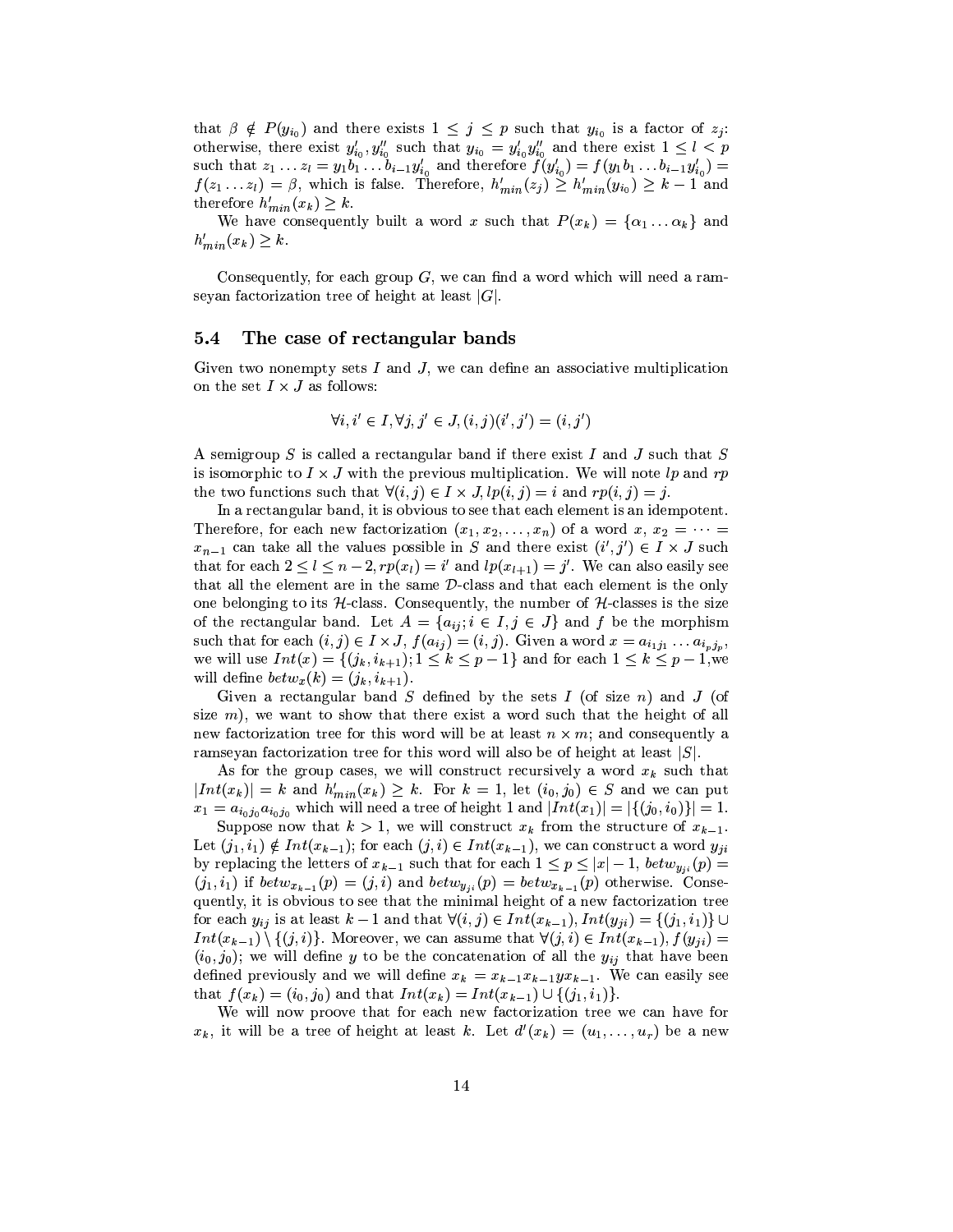factorization for  $x_k$ . Either  $x_{k-1}$  is a factor of  $u_1$  or  $u_r$  and in this case we know that  $u_1$  or  $u_r$  will need a tree of height at least  $k-1$  and therefore, we will have a tree of height at least k. In the other case, we know that  $r > 3$ ; if  $r = 3$ ,  $x_{k-1}$ will be a factor of  $u_2$  and the height of a tree for  $u_2$  will be at least  $k-1$  and consequently, the height of the tree for  $x_k$  will be at least k. If  $r \geq 4$ , there exist  $i' \in I$  and  $j' \in J$  such that for each  $2 \leq l \leq r-2$ , we have a  $rp(u_l) = j'$  and  $rp(u_{l+1}) = i'$ . If  $(i', j') = (i_1, j_1), x_{k-1}$  will be a factor of  $u_2$  and therefore the height of the tree for  $x_k$  will be at least k. In the other case,  $(j', i') \in Int(x_{k-1})$ and there exist  $2 \leq l \leq r-1$  such that  $y_{j'i'}$  is a factor of  $u_l$ ; consequently the height of a tree for  $u_l$  is at least  $k-1$  and the height of the tree for  $x_k$  is at least  $k$ .

We have proove that for each  $k \leq nm$  we can find a word  $x_k$  such that  $h'_{min}(x_k) \geq k$ . Consequently, for each rectangular band S, we can find a word which will need a ramseyan factorization tree of height at least  $|S|$ .

#### $5.5$ About the algorithm

In the former examples, we have proove that we cannot improve significantly the algorithm described in the previous part. Indeed for each part of the algorithm, we have found an example which will need a ramseyan factorization tree of linear height. When the number of  $D$ -classes is greater than one, we have found a family of semigroup such that the number of  $\mathcal{D}$ -classes is the size of the semigroup and for each semigroup of this family we can find a word which will need a ramseyan factorization tree of height greater or equal to the size of the semigroup. When the image of all the factors of a word are in the same  $D$ -class than the word, we have found a kind of semigroup (the rectangular bands) in which we can always find a word which will need a ramseyan factorization tree of height greater or equal to the size of the semigroup. For the group case, we have prooved that for each group  $G$ , we can find a word which will need a ramseyan factorization tree of height at least  $|G|$ .